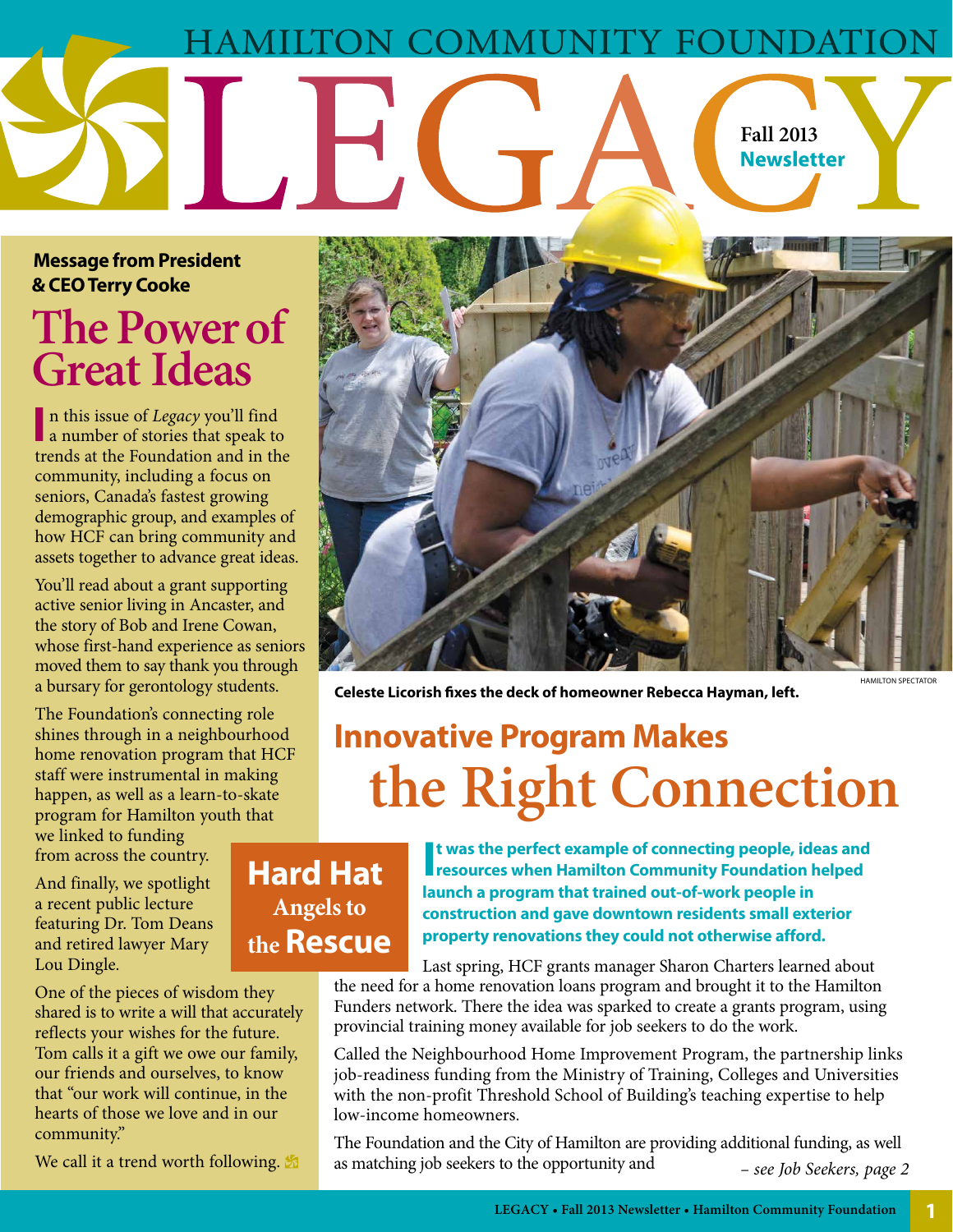### **Donation Tip:**

### *Do You Want to 'Supersize' That?*

**No, we're not talking about a side of fries.** 

**CRA has a "limited time offer" for new charitable givers: The First-time Donor's Super Credit. It's available to individuals for cash gifts made after March 20, 2013, if neither they, nor their spouse/partner, have donated in the previous five years.** 

**The Super Credit increases the allowable tax credit on gifts of up to \$1,000 by an additional 25 percent. On a gift for the full \$1,000, that's a credit difference of \$250, almost doubling the credit from \$262 to \$512, not including the impact of provincial credits and tax.** 

**If you are already a regular charitable contributor, you might know someone who could benefit from this tip – so, pass it on! It's like a "coupon" for giving. For more information, please visit**  *www.cra-arc.gc.ca/charities/.*



# **Paying it Forward**

#### **Sacrifices, rewards and a desire to simply "tell them thanks" are the inspiration** *of* for The Cowan Family Fund at Hamilton Community Foundation.

The bursary fund honours Bob and Irene Cowan, reflecting their gratitude for the support they received as seniors: from the care Irene has needed in later years, to the assistance that enabled Bob to live at home to age 93. They realized the special skills required by those working with seniors, so this fund will support McMaster University students with an emphasis on those studying gerontology.

Irene and Bob met during the Second World War, and she sacrificed much to join him in Canada. Bob came from a large farming family, and commitments meant sacrificing formal education. Still, he pursued self-education while working as a stationary engineer and following his dream to farm.

Irene, meantime, encouraged an entrepreneurial spirit in their five children, helping them grow and sell vegetables to earn money for "extras." Married for 65 years, they stubbornly held onto their farm through good times and bad. Ultimately, it was the sale of the land that made The Cowan Family Fund possible.

In later years, both had health challenges requiring long-term care for Irene, while Bob remained on the farm. Still, they always felt lucky to have "caring people in our corner."

 "The bursary represents their desire to pay it forward," says daughter Lorraine Peckham. "They both felt that nobody should fail to realize their potential because of monetary restrictions."

## **Program Benefits Homeowners and Job Seekers**

#### *continued from page 1*

overseeing the project applications review. Threshold provides the training: 26 weeks of paid onsite construction experience for 21 unemployed Hamiltonians as they complete the renovations. CEO John Grant says the workers were "unbelievably gung-ho" about the program. "They are very proud and feel they are really giving back to the community."

#### The program results?

- Windows installed, fences repaired, porches reinforced… by mid-September some 56 homeowners were assisted cost-free, often with repairs that improved safety.
- Job-ready individuals with new skills and experience who are being assisted to find sustainable work.
- Improved lower city properties, neighbourhood pride and a group of very grateful participants.

Everyone associated with the program agrees it is an overall success. One homeowner called the construction crew an "army of hard hat angels that came to my rescue," while a crew member stated that aside from obtaining work experience, "being part of a positive change for Hamilton is what is most important."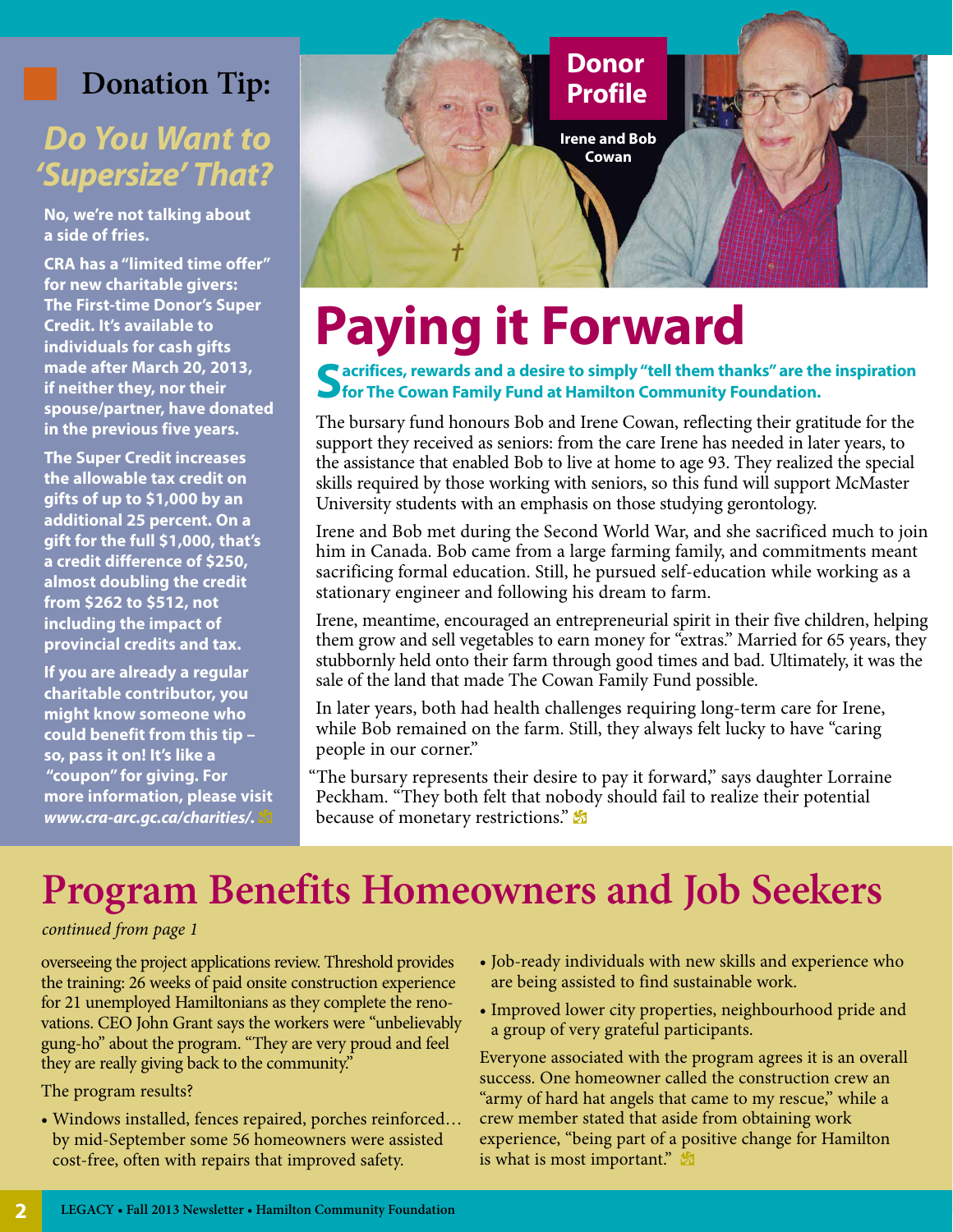

# **Supporting Active Living for Seniors**

**A**Hamilton Community Foundation grant is helping to support *Expansion 2013* at the Ancaster Senior Achievement Centre (ASAC), a project that will enable the centre to offer its more than 30 arts, music and health programs and social opportunities to a burgeoning seniors population.

Established in 1974, the Centre has undergone a number of expansions. Today, with 1,100 members, it is operating at capacity – visits have increased 32 per cent over the past five years – and numbers are on the increase with the rapid growth of the senior population in the Hamilton area.

four residents will be 65 years or older.

In fact, Statistics Canada predicts that within the next 10 years one in<br>four residents will be 65 years or older.<br>Expansion 2013 responds to ongoing demographic<br>changes and the need for more social and programming<br>space,  *"Expansion 2013* responds to ongoing demographic changes and the need for more social and programming space," says ASAC Advisory Board Chair Al Gordon. "Most important," he adds, "more older adults will have an opportunity to become part of a welcoming and supportive community of friends."

Known as "The Meeting Place," the Centre provides a relaxed environment where members can socialize, make new friends and participate in a variety of activities to improve health and fitness and to learn new skills.  $\frac{1}{2}$ 

## **A Recipe for Better Health**

**Healthy eating on a budget with an emphasis on local, seasonal foods is the premise for a new series of cooking segments airing on Cable 14's "Hamilton Life" this fall.**

**The segments use ingredients from the Good Food Box, a city-wide monthly food distribution program run by Environment Hamilton that provides a variety of fresh, seasonal fruits and vegetables at affordable prices – each \$15 box has a retail value of \$25 or more. A smaller \$10 food box was introduced earlier this year.** 

**Supported by HCF, the TV spots are similar to live demonstrations the Good Food Box program holds in local neighbourhoods. With healthy recipes and cooking tips, these demos encourage participation in the Good Food Box program, and teach economical ways of accessing, buying and cooking** 

**food for better health.** 

**The Hamilton Life segments share this learning across the broader community, and increase access for key audiences such as homebound seniors.** 

# **'Tis the Season to Skate the Dream**

**The Foundation's ability to connect local needs with national resources means kids will be on the ice this winter at Eastwood Arena.**

**Skate the Dream is a local program that helps remove barriers preventing Hamilton children from learning to skate and to play hockey. This season, the program will be fully funded by a grant from the Daryl K. Seaman Canadian Hockey Fund at The Calgary Foundation, which supports amateur ice hockey across the country.** 

**An entrepreneur and philanthropist, "Doc" Seaman is famous for bringing the NHL's Flames to Calgary. He** 

**made headlines again this year when his estate made a \$117-million donation to The Calgary Foundation – the third-largest gift ever to a Canadian charity.** 

**HCF learned about the availability of nation-wide hockey grants through its community foundation network and linked the two. "HCF has previously supported Skate the Dream, but the need for this type of program is great and more funding is always required," says President & CEO Terry Cooke. "Making the connection to Calgary represents funding which may not have otherwise come into Hamilton."**